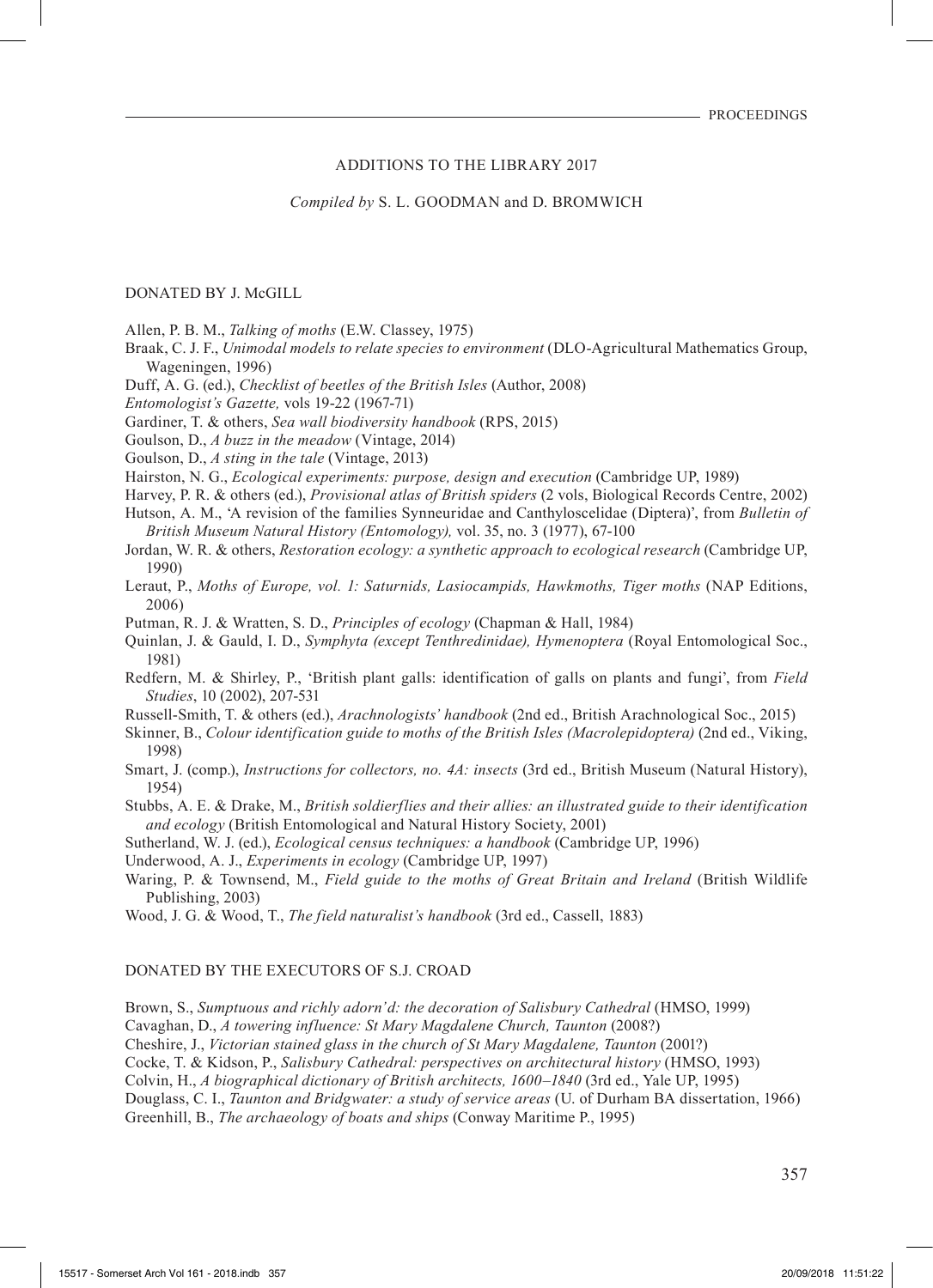SOMERSET ARCHAEOLOGY AND NATURAL HISTORY, 2017

Harvey, N., *A history of farm buildings in England and Wales* (David & Charles, 1984)

- Johnson, N. & Rose, P., *Bodmin Moor, an archaeological survey, vol. 1: the human landscape to c1800*  (English Heritage, 1994)
- Jones, M. H., *The Brendon hills iron mines and the West Somerset Mineral Railway: a new account*  (Lightmoor P., 2011)
- Jope, E. M. (ed.), *Studies in building history* (Odhams P., 1961)
- Keen, L. & Carreck, A. (ed.), *Weld: historic landscape of the Weld estate, Dorset* (Lulworth Heritage, 1987)
- Meller, H., *The country houses of Devon* (2 vols, Black Dog P., 2015)
- Royal Commission on Historical Monuments (England), *City of Cambridge: map showing position of monuments [and] plans of King's, St John's and Trinity Colleges* (RCHME, 1959?)
- Royal Commission on Historical Monuments (England), *Inventories of the historical monuments in the City of York, vols 3, 4, 5* (1972, 1975, 1981), *Herefordshire, vols 1, 2, 3* (1931, 1932, 1934), *Huntingdonshire*  (1926), *London, vols 2, 4, 5* (1925, 1929, 1930), *Middlesex* (1937), *the Town of Stamford* (1977), and *Westmorland* (1936)
- Royal Commission on Historical Monuments (England), *York: historic buildings in the central area: a photographic record* (HMSO, 1981)
- Royal Commission on the Historical Monuments of England, *Churches of South-East Wiltshire* (HMSO, 1987)
- Royal Commission on the Historical Monuments of England, *Salisbury: the houses of the Close* (HMSO, 1993)
- Scrase, T., *Somerset towns: changing fortunes 800-1800* (Tempus, 2005)
- Shaw, C., *Our Lady and St Alphege, Bath* (St Alphege's Parish, 2012)
- Siraut, M., *Exmoor: the making of an English upland* (Phillimore, 2009)
- Stanier, P., *South West stone quarries* (Twelveheads P., 2015)
- Stell, C., *Inventories of nonconformist chapels and meeting-houses in Central England, Eastern England* and *the North of England* (HMSO, 1986, 2002, 1994)

# OTHER DONATIONS

- Anon., *The Luttrell Psalter: a facsimile* (Folio Soc., 2006) [Executors of C.A. Fortlage]
- Anon., *Restoration 2004: Sir William James* (BBC.co.uk/yourlondon, 2004 downloaded copy) [M.B. McDermott]
- Anon., *The story of Castle Park [Bristol]* (n.d.) [D. Bromwich]
- Arnold, A. & others, *North wing of the Kilve Chantry: tree-ring and radiocarbon dating of timbers*  (Historic England, 2015) [downloaded copy]
- Bannister, V., *The Chandos Glass Cone, Bridgwater* (Plymouth University/Strode College assignment, 2017) [The Author]
- Bannister, V., *Two-dimensional images, primarily murals and Royal Arms … in Somerset churches*  (Plymouth University/Strode College assignment, 2017) [The Author]
- Barber, R. (transl.), *Bestiary: being an English version of the Bodleian Library MS Bodley 764 …* (Folio Soc., 1992) [Anon.]

Bucks, S. & Wadey, P., *Rights of way: restoring the record* (2nd ed., Bucks & Wadey, 2017) [The Publisher]

- Butler, H. E. (transl.), *Cronica Jocelini de Brakelonda: the chronicle of Jocelin of Brakelond* (Thomas Nelson, 1949) [J. Polak]
- Caine, H. & Benton, M.J., 'Ichthyosauria from the Upper Lias of Strawberry Bank, England', from *Palaeontology,* 54(5) (2011) 1069-1093 [downloaded copy]

Clare, J., *Blackdowns bird survey* (1991) [D.K. Ballance]

Coates, R., *Wilkins of Westbury & Redland* (Avon Local History & Archaeology, 2017) [The Publisher]

Creighton, O. H., *Early European castles* (Bristol Classical P., 2012) [C.J. Webster]

Croot, P., *The world of the small farmer* (U. of Hertfordshire P., 2017) [The Publisher]

Greene, J.P., *Medieval monasteries* (Continuum, 2005) [C.J. Webster]

358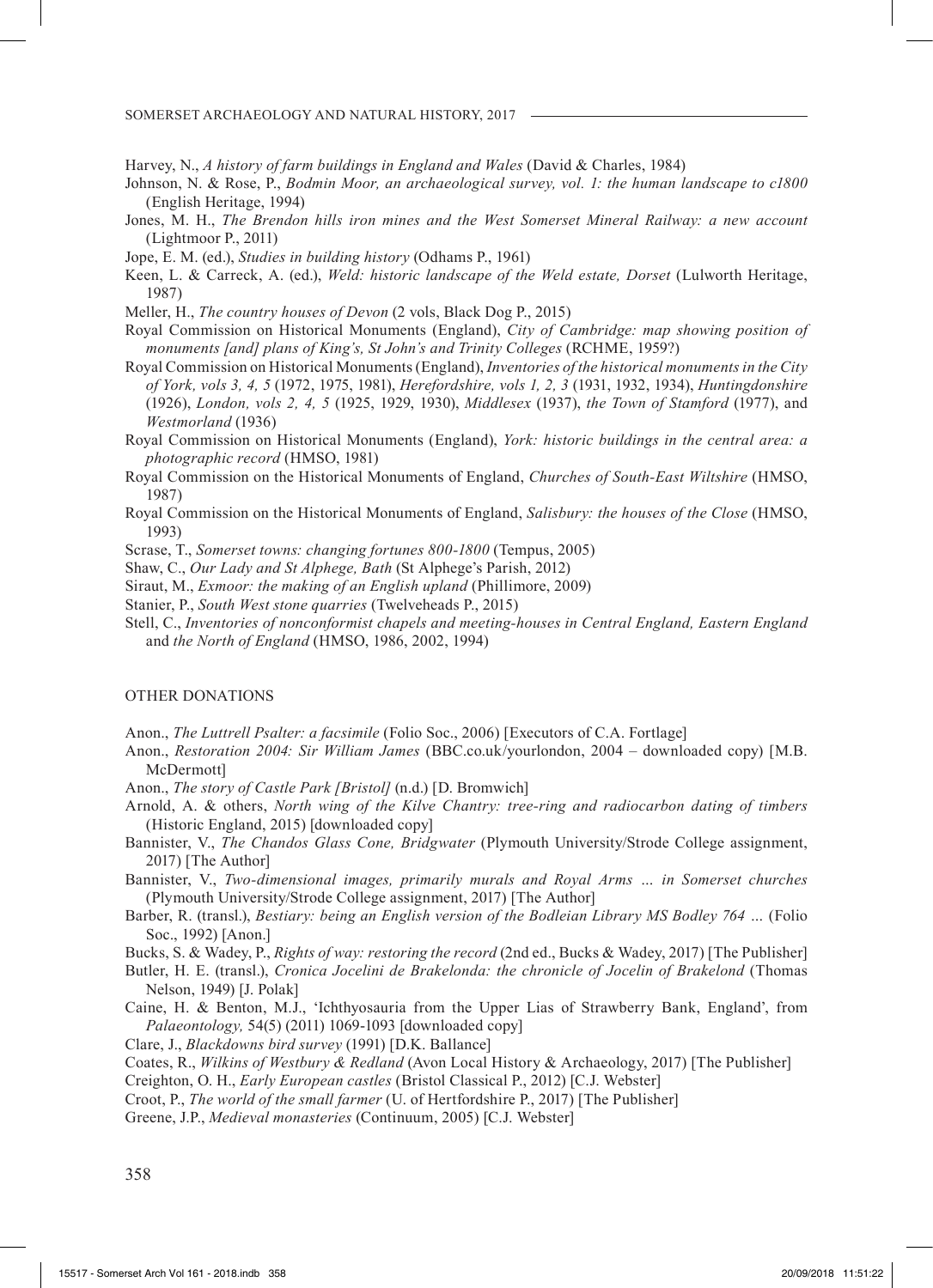Griffiths, C., *'Woad to this' & the cloth trade of Frome* (Frome Society for Local Study, 2017) [The Author]

Hapgood, K., *Change and continuity east of Tudor Bristol* (Avon Local History & Archaeology, 2017) [The Publisher]

- Higbee, L. & others, *Living on the edge: archaeological investigations at Steart Point* (Wessex Archaeology, 2017) [The Publisher]
- Johnson, M., *Behind the castle gate, from medieval to renaissance* (Routledge, 2002) [C.J. Webster]

Johnstone, H. [transl.), *Annales Gandense: annals of Ghent* (Thomas Nelson, 1951) [J. Polak]

Keevil, G. D., *Medieval palaces: an archaeology* (Tempus, 2000) [C.J. Webster]

Kenyon, J. R., *Medieval fortifications* (Continuum, 2005) [C.J. Webster]

Kinross, J., *Battlefields of England and Scotland* (Amberley, 2016) [The Author]

Kinross, J., *The Palmerston forts of the south west: why were they built?* (2nd ed., BBB, 2017) [The Author]

- Knowles, D. (transl.), *Decreta Lanfranci: the monastic constitutions of Lanfranc* (Thomas Nelson, 1951) [J. Polak]
- Lester, R., *Castle Malgwyn cameos* (downloaded copy, 2003) [M.B. McDermott]
- Liddiard, R., *Castles in context: power, symbolism and landscape, 1066-1500* (Windgather P., 2005) [C.J. Webster]

McDermott, M., *Sir Benjamin Hammet 1736-1800: a biography* (SANHS, 2017) [Own publication]

Norris, E. & Humphries, L., *St Cuthbert's Church, Wells, reredoses & fragments: condition survey & conservation proposal* (Humphries & Jones, 2016) [The Publisher]

- Oddy, W. A. (ed.), *Problems in the conservation of waterlogged wood* (National Maritime Museum, 1975) [D. Bromwich]
- Pearman, D., *The discovery of the native flora of Britain & Ireland* (BSBI, 2017) [D. Bromwich]

Pierce, S. E. & Benton, M. J., '*Pelagosaurus typus* Bronn … from the Upper Lias … of Somerset', from *Journal of Vertebrate Palaeontology,* 26(3) (2006), 621-635 [downloaded copy]

- Sutcliffe, L., *Dr Jonathan Toogood: the story of the Somerset surgeon who founded Bridgwater Infirmary*  (Author, 2017) [The Author]
- Symons, T. (transl.), *Regularis Concordia: the monastic agreement of the monks and nuns of the English nation* (Thomas Nelson, 1953) [J. Polak]
- Vaughan, W., *An accurate mapp of ye mannor of Castle Cary* (Cockhill P., 2017) [The Publisher]
- Webb, A. J. (ed.), *A maritime history of Somerset, vol. 3* (SANHS, 2017) [Own publication]
- Wigham, G. D. & Graham, A., *Marine gastropods, 1: Patellogastropoda and Vetigastropoda* (Field Studies Council, 2017) [J. Crothers]

### PURCHASED

Ashton, N., *Early humans* (Collins New Naturalist, 2017)

- Beacham, P. & Pevsner, N., *Cornwall* (Yale UP, 2014)
- Chatters, C., *Saltmarsh* (Bloomsbury, 2017)
- Cherry, B. & Pevsner, N., *Devon* (Yale U.P., 2004)

Newton, I., *Farming and birds* (Collins New Naturalist, 2017)

- Parslow, R. & Bennallick, I., *The new flora of the Isles of Scilly* (Parslow P., 2017)
- Porter, M. & Foley, M., *Violas of Britain and Ireland* (BSBI, 2017)

Webb, D. K. & Webb, E., *The hidden edge of Exmoor* (Thematic Trails, 2011)